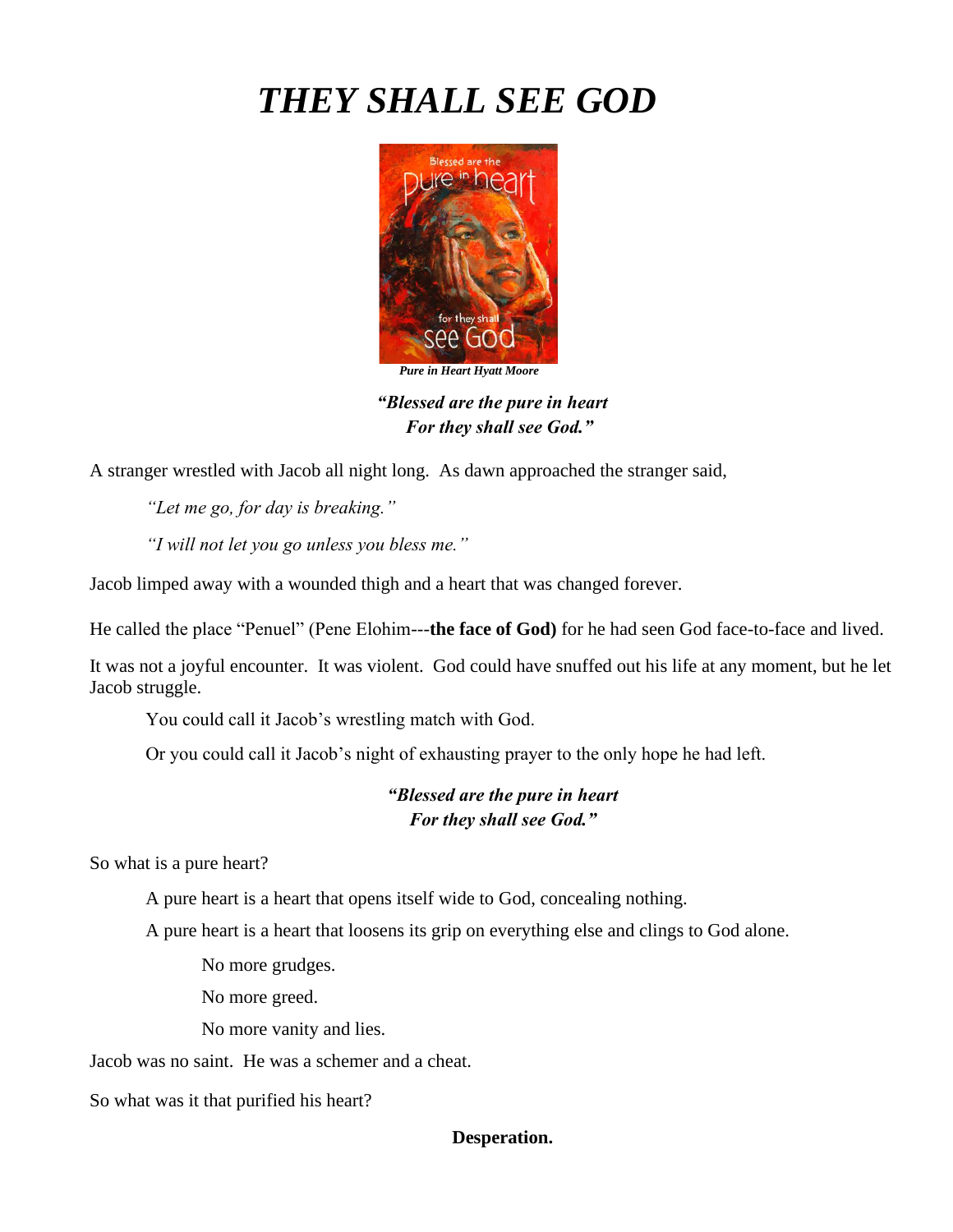Jacob was trapped. His father-in-law, Laban was pursuing him from behind. His brother Esau, who had threatened to kill him, was waiting up the road.

Jacob put his wives and his children, his servants and his cattle across the river and was alone with nothing but his own naked need.

Now Jacob's heart was melting in the fire of desperation. Stripped bare of every distraction, Jacob was finally ready.

## *"Blessed are the pure in heart For they shall see God."*

Until that night Jacob was unaware that his life had always been lived on the edge of desperation.

#### **Now he knew.**

#### **And in the anguish of this encounter Jacob's eyes were opened to behold the living God.**



**Tangled Blessing<br>Lauren Wright Pittman Sanctified Art** 

*"Blessed are the pure in heart For they shall see God."*

Like Jacob, we too live on the edge of desperation 24/7, unaware of how fragile we are.

Until one day we are awakened.

It can happen while we're walking down the street, or lying in a hospital bed, or sitting in church or talking with a friend. We could be alone in our room with the door shut, crying out to God, our only hope.

Suddenly our eyes are opened.

*"Blessed are the pure in heart For they shall see God."*

Many centuries later a young prophet went up to the Temple to pray. Was he desperate? Was his back to the wall? Only God knows.

What we do know is that Isaiah was soon beside himself with dread, desperate in the face of blinding glory.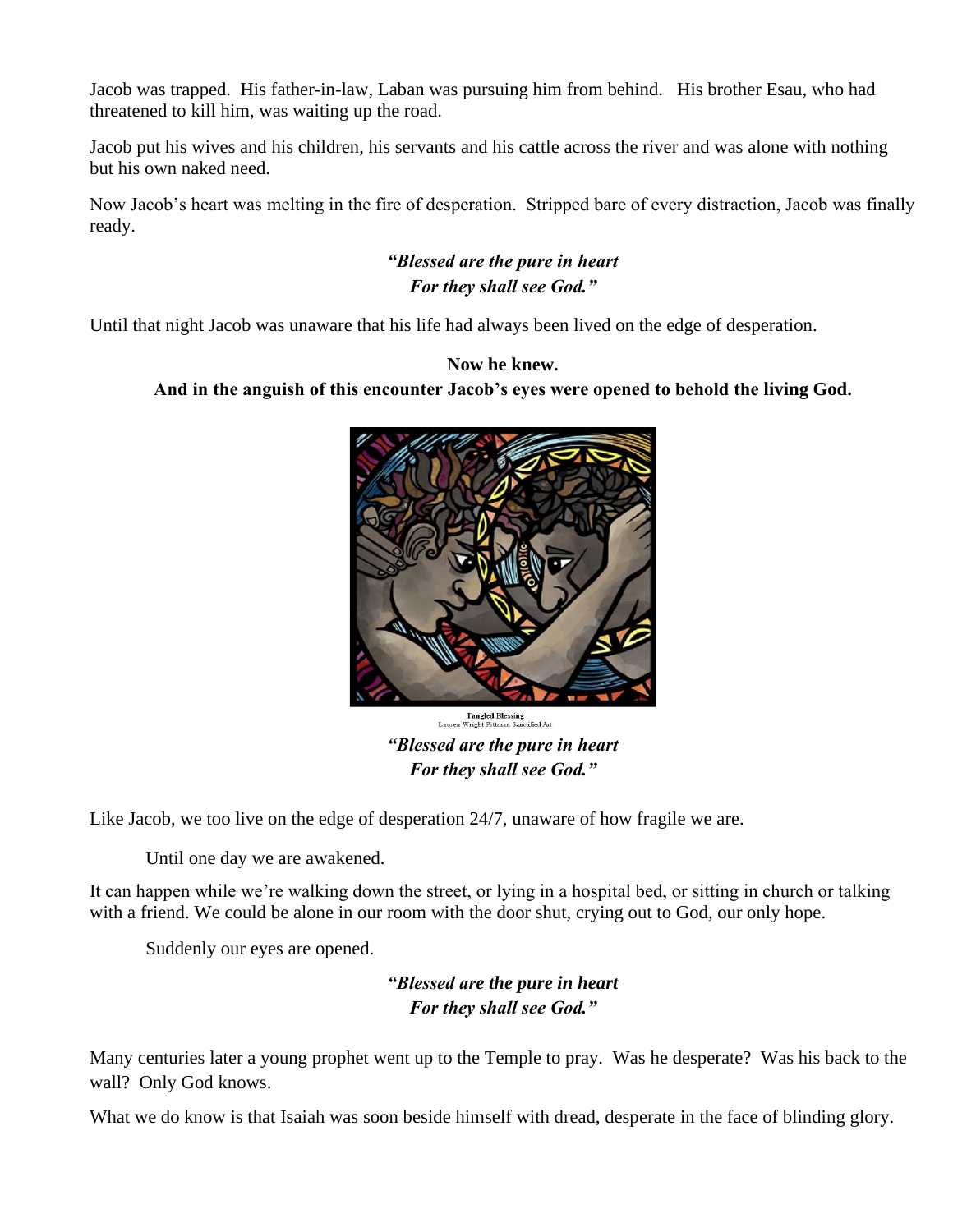*In the year that King Uzzi'ah died I saw the Lord sitting upon a throne, high and lifted up; and his train filled the temple. Above him stood the seraphim; each had six wings: with two he covered his face, and with two he covered his feet, and with two he flew. And one called to another and said: "Holy, holy, holy is the LORD of hosts; the whole earth is full of his glory."And the foundations of the thresholds shook at the voice of him who called, and the house was filled with smoke. And I said: "Woe is me! For I am lost; for I am a man of unclean lips, and I dwell in the midst of a people of unclean lips; for my eyes have seen the King, the LORD of hosts!" Then flew one of the seraphim to me, having in his hand a burning coal which he had taken with tongs from the altar. And he touched my mouth, and said: "Behold, this has touched your lips; your guilt is taken away, and your sin forgiven." And I heard the voice of the Lord saying, "Whom shall I send, and who will go for us?" Then I said, "Here am I! Send me."* 

*Isaiah 6*



Young Isaiah walked down from the Temple a changed man. In an hour of desperation his heart had been purified, his eyes had been opened.

### **Isaiah had seen the Lord!**

His life was no longer his own. He was under the call of heaven.

## *"Blessed are the pure in heart For they shall see God.*"

Purity of heart occurs when all distractions are burned away and we are focused on "the one thing needful".

When we finally realize that God is our only hope, our only strength, our only salvation, our eyes open and we begin to see.

*As he drew near to Jericho, a blind man was sitting by the roadside begging; and hearing a multitude going by, he inquired what this meant. They told him, "Jesus of Nazareth is passing by." And he cried, "Jesus, Son of David, have mercy on me!" And those who were in front rebuked him, telling him to be silent; but he cried out all the more, "Son of David, have mercy on me!" In his desperation this man ignored those rebuking voices and kept crying out to Jesus. And Jesus stopped, and commanded him to be brought to him; and when he came near, he asked him, "What do you want me to do for you?" He said, "Lord, let me receive my sight." And Jesus said to him, "Receive your sight; your faith has made you well." And immediately he received his sight and followed him, glorifying God; and all the people, when they saw it, gave praise to God.*

*Luke 18*